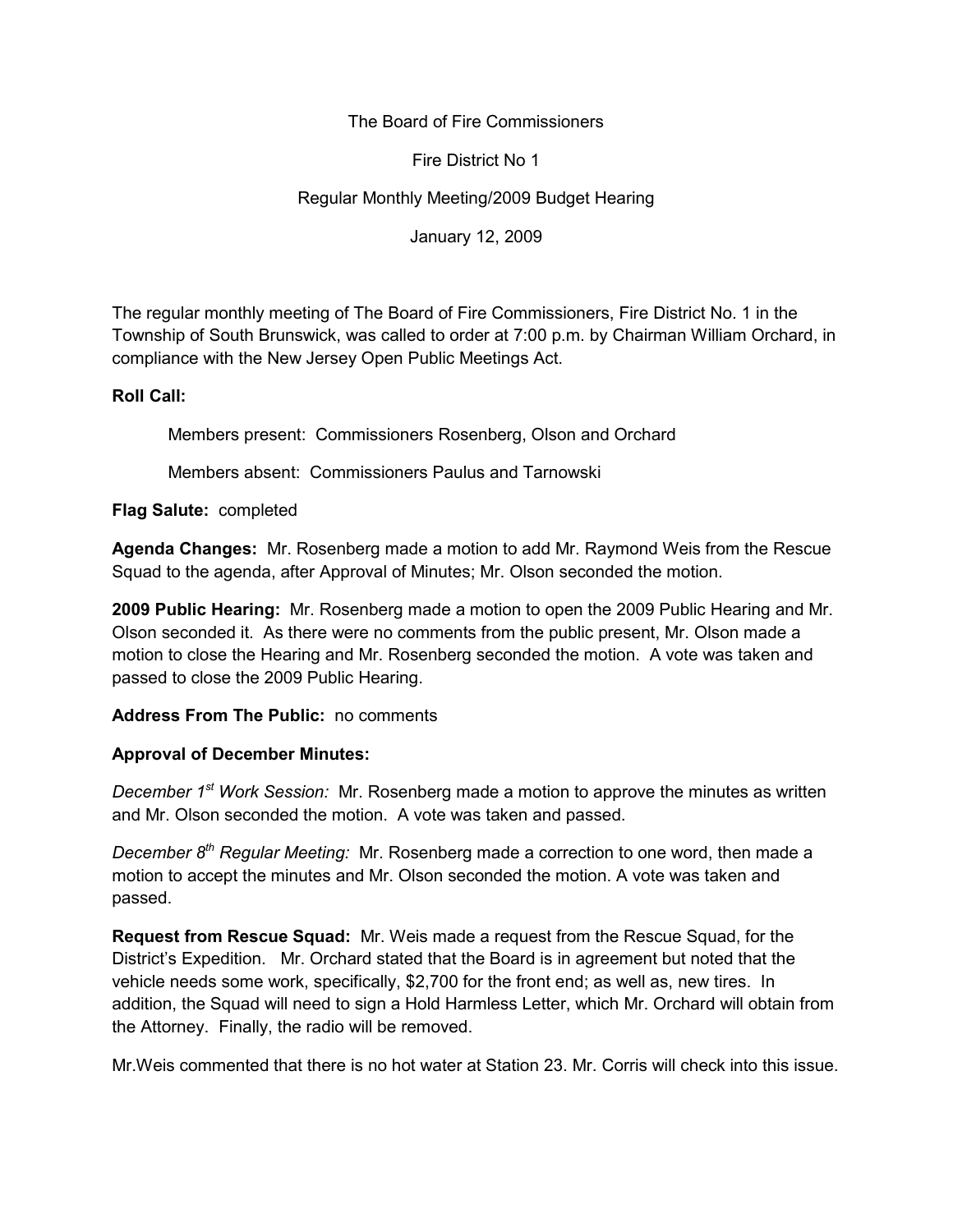Chief Perez stated that title for Expedition should be located know, to avoid any delays with transfer.

### **Reports:**

Line Activities – Chief Perez reported the following:

- He and a couple of other Company members will take the necessary equipment down to be installed in the new vehicles this week, so they should be ready in the near future.
- Firefighter physicals were completed for 12 or 13 members and will be paid from the 2008 Budget.
- Mr. Laird will be attending the Chief's Meeting this week and will address some staffing issues and new procedures for responding to calls.
- 2008 LOSAP have been posted in the Fire House; 29 members qualified (file copy attached).

President – Mr. Scherer reported that one new member has come on and will be attending training. Also, both Mr. Paulus and Mr. McCarthy continue to have health issues.

### Secretary – no report

Treasurer – Mr. Rosenberg presented his report (file copy attached) and stated that the Board came in under budget for 2008. Mr. Rosenberg commented that he and Mr. Orchard had discussed Mr. Ezyske's charges, which seem high, for the services rendered. Mr. Orchard is looking into other auditors.

Fire Coordinator – Mr. Corris presented his report. Highlights included:

- Inventory: Mr. Orchard requested an adjustable sledgehammer be purchased.
- Station 23: No hot water, which will be looked into. The Training Trailer is still be stored at the Station and as it doesn't cause any problems, it will probably remain there.
- NFIRS reporting is almost completely up to date.
- He is still gathering data on Gear Washing Systems.
- Smith and Solomon can do driver evaluations on Saturdays, at a cost of \$275 per firefighter.
- A voucher for the renewal of the Air Pak International service contract, will be cut and signed at next month's meeting.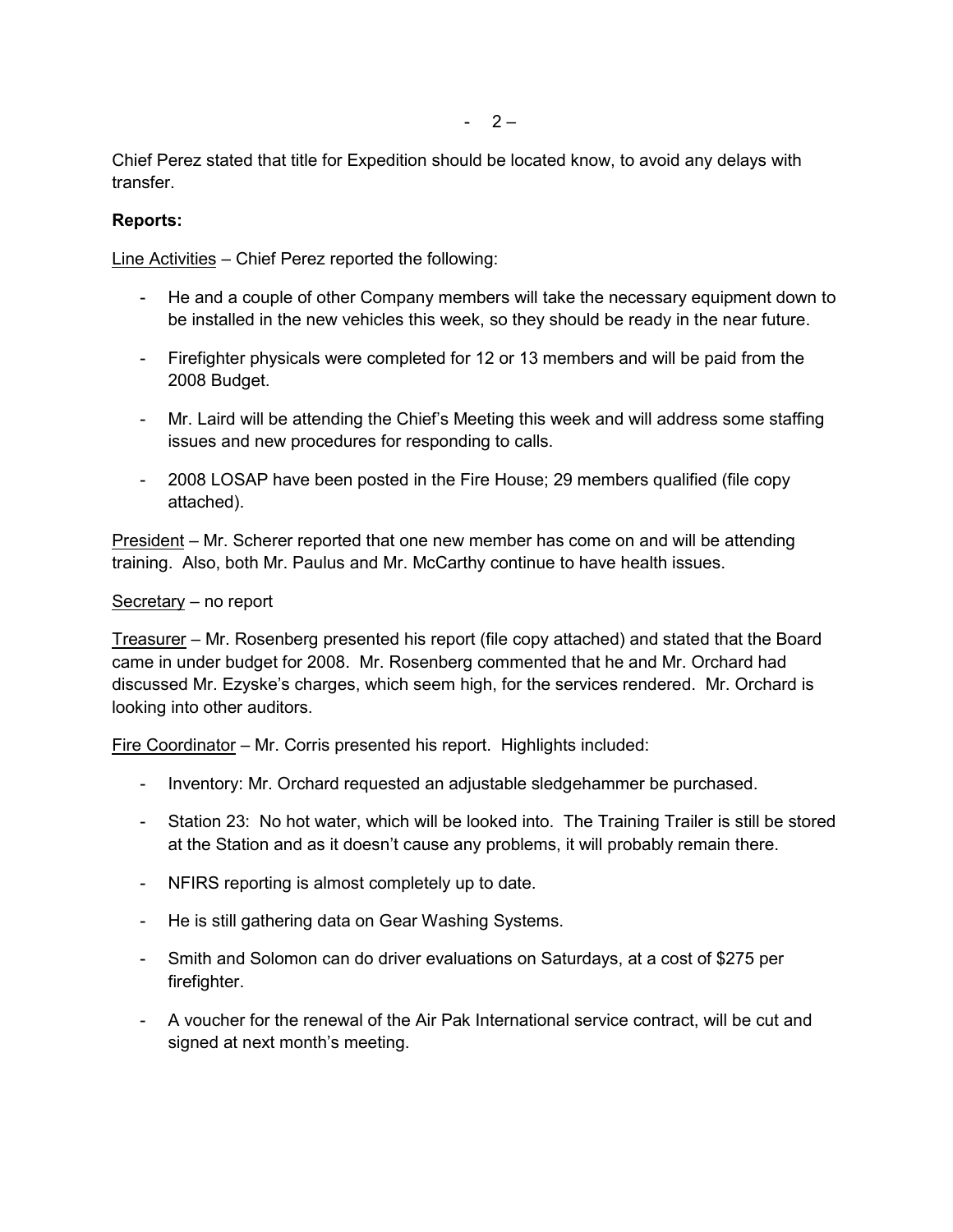- Central Jersey Securities, who are responsible for monitoring the fire alarms, have increased their fee to \$417.

Chairman – A vote must be taken regarding LOSAP. Mr. Rosenberg made a motion to increase the 2008 Length of Service Award Program contribution to \$1,516.00, per person (which is the maximum allowable); Mr. Olson seconded the motion. A vote was taken and passed.

The Chairman read a letter stating that there will be a meeting between Mr. Potts, Mr. Braslow, the Secretary of the State Association with Assemblywoman Lampet, to discuss concerns regarding producing a 5-year financial plan. Any questions or concerns, should be forwarded to Mr. Potts.

Standing Committee Reports –

*Fire Company Liaison –* no report.

*Rescue Squad Liaison –* previously discussed.

*Public Relations –* it was decided to do two newsletters: Spring and Fall

*State Association –* the next meeting will be in March, Commissioners Orchard and Rosenberg will attend.

*Joint Board* – Mr. Rosenberg reported that the next meeting will be in February. District 1 is responsible for the Joint Board Secretary's fee; the cost needs to be obtained. Mr. Orchard noted that no response has been received from Mr. Watkins, regarding Mr. Corris' contract.

*Insurance -* Mr. Olson reported that Cigna sent a quote to increase the life insurance to \$25K; the cost would be \$1.03 per \$1,000 or about a \$5K increase. Mr. Rosenberg made a motion to increase the life insurance to \$25K per person; Mr. Olson seconded the motion, providing the price quoted above is firm. A vote was taken and passed.

Mr. McIntire questioned whether the \$25K was full at 70 years of age, are only half. Mr. Olson will look into this issue.

*Station 23 –* Mr. Corris reported that the hot water issue is currently being looked into.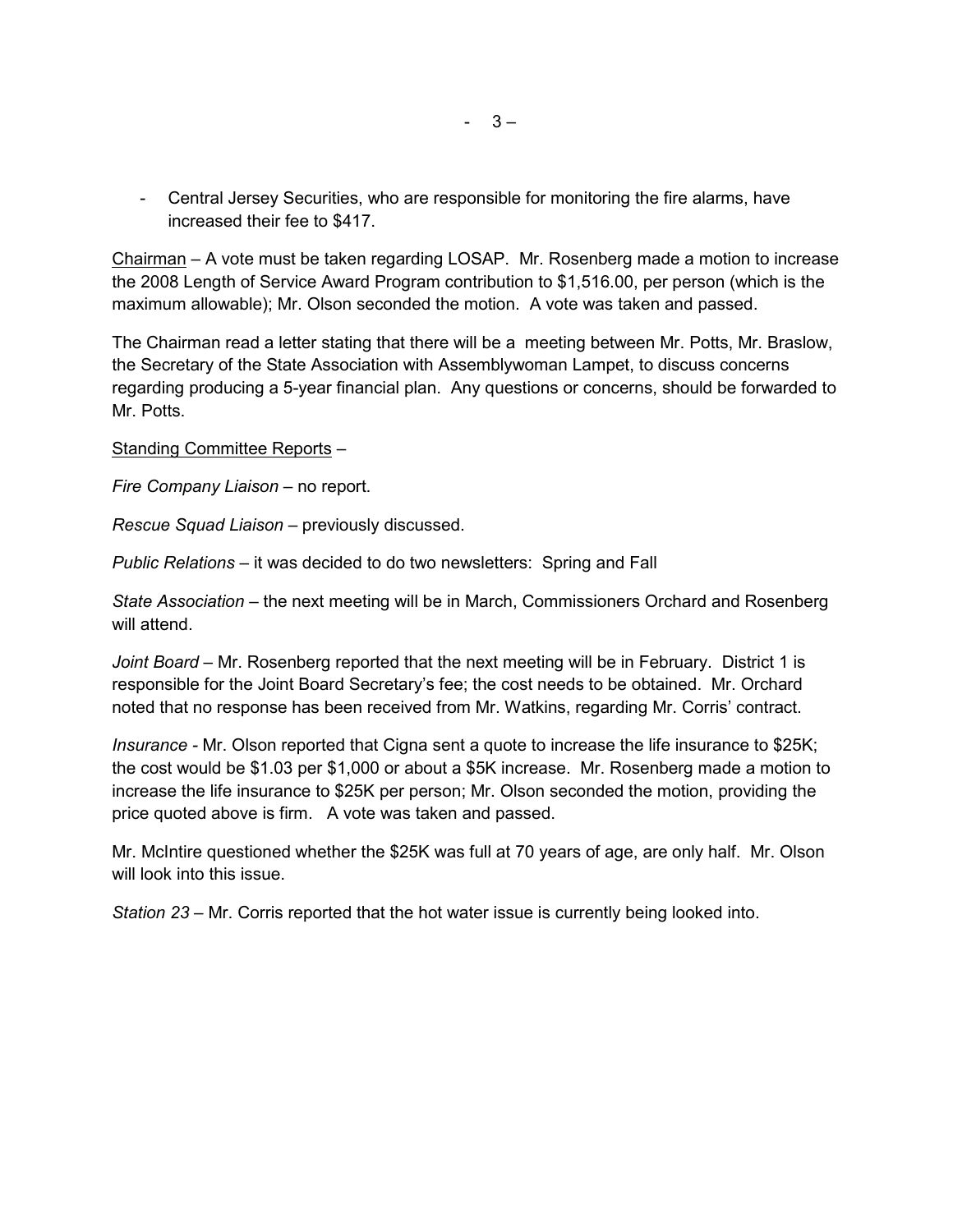#### $- 4 -$

### **Unfinished Business:**

Physicals – Mr. Corris reported that 13 were completed, however, the Board has only been billed for 7, plus one new member physical. Six still need to be paid for the '08 Budget.

New Vehicles – previously discussed under the Chief's report.

Rescue Vehicle – tabled at this time.

## **New Business:**

Adoption of 2009 Budget - Mr. Rosenberg stated that a signed copy of the 2009 Budget was not returned from DCA, however, he had been in contact with the appropriate division and "Christy" said it was OK to adopt this evening. The Administrative Assistant read Resolution 09/10-1 - 2009 Adopted Budget Resolution (file copy attached). Monetary figures included in the budget are:

Property Tax Levy Cap – zero (0) dollars Total Revenues - \$946,900 Amount to be raised by taxation - \$726,750 Total Appropriations - \$219,850

Mr. Olson made a motion to approve the resolution, as read, and Mr. Rosenberg seconded it. A roll call vote was taken: Mr. Rosenberg-yes; Mr. Olson-yes; Mr. Orchard-yes; Mr. Paulus absent and Mr. Tarnowski-absent. The resolution passed unanimously.

Transfer of Fund Balances – Mr. Rosenberg read resolution 09/10-2 – Authorizing Budget Transfers and/or Encumbrances Relative to 2008 Budget (file copy attached). Mr. Olson made a motion to approve the resolution and Mr. Rosenberg seconded it. A roll call vote was taken: Mr. Olson-yes; Mr. Orchard-yes; Mr. Rosenberg-yes; Mr. Paulus-absent and Mr. Tarnowski absent. The resolution unanimously passed.

Temporary Budget Resolution – Mr. Rosenberg read resolution 09/10-3 – Adoption of Temporary Budget for 2009 (file copy attached). Mr. Olson made a motion to approve the resolution and Mr. Rosenberg seconded the motion. A roll call vote was taken: Mr. Olson-yes; Mr. Rosenberg-yes; Mr. Orchard-yes; Mr. Paulus-absent and Mr. Tarnowski-absent. The resolution was passed unanimously.